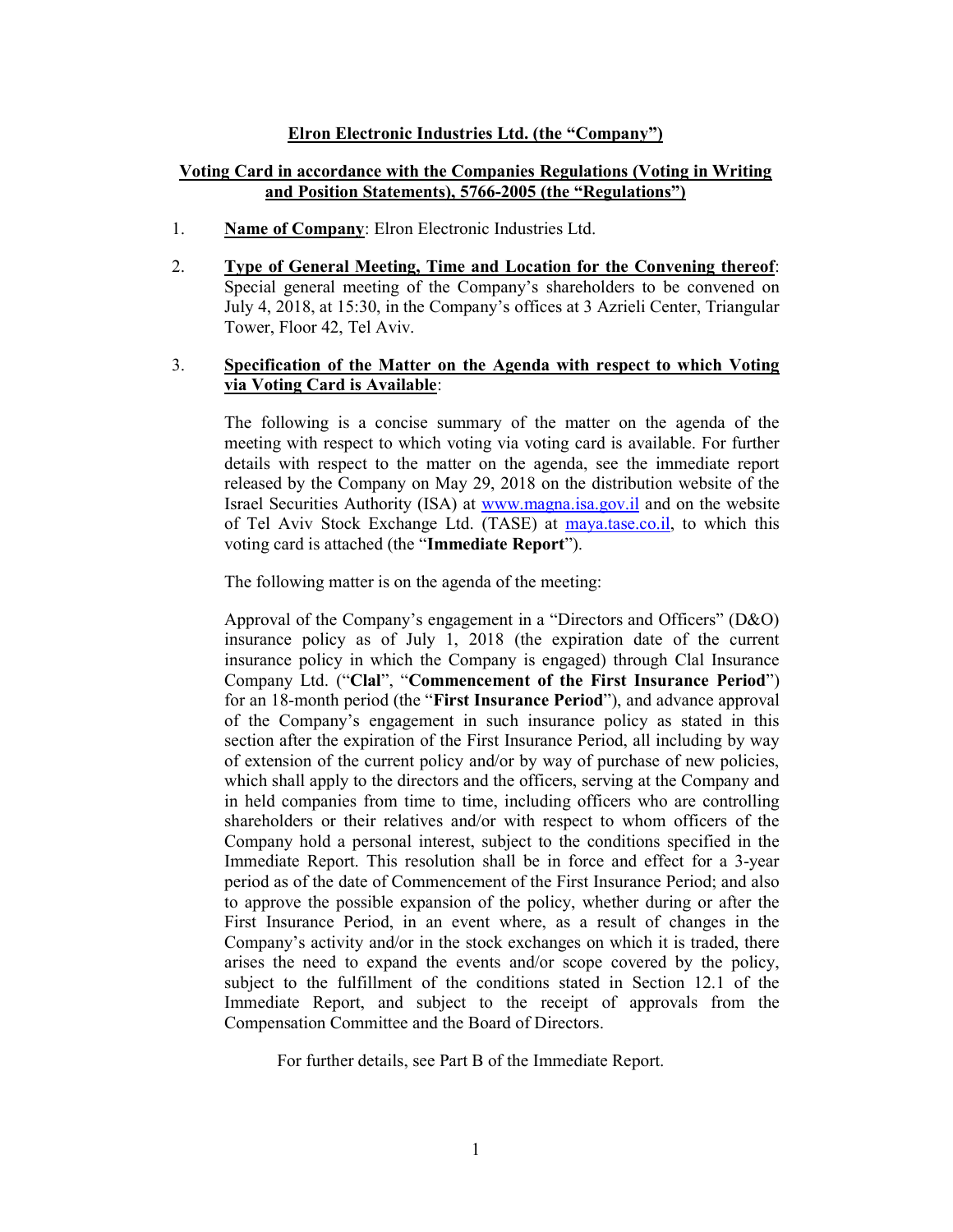# 4. Location and Time at which the Full Language of the Proposed Resolution shall be Available for Inspection:

Copies of the Immediate Report and the language of the proposed resolution on the agenda of the meeting, are available for inspection at the Company's offices at 3 Azrieli Center (Triangular Tower, Floor 42), Tel Aviv, after prior coordination with the Company's secretariat by telephone: +972-3-6075555, Sundays through Thursdays (with the exception of holiday eves and holidays) between the hours 09:00 and 16:00, until the time of convening of the meeting, and also on the ISA distribution website at: https://www.magna.isa.gov.il and the website of Tel Aviv Stock Exchange Ltd. at http://maya.tase.co.il. In addition, the language of the English translation of this report will also be available on the Company's website at: http://www.elron.com.

# 5. Required Majority for Adoption of the Resolution on the Agenda:

- 5.1. The majority required for adoption of the proposed resolution specified in Section 3 above is a majority of the shareholders who may vote and who participate in the vote, in person or by proxy (including via voting card), provided that one of the following is fulfilled:
	- (1) The count of the majority votes at the general meeting includes a majority of all the votes of the shareholders who have no personal interest in the approval of the aforesaid resolution, who participate in the vote; the count of all the votes of such shareholders shall exclude the abstaining votes.
	- (2) The total of dissenting votes from among the shareholders specified in Subsection (1) above does not exceed a rate of two percent (2%) of all voting rights in the Company.

# 6. Note on a Shareholder being a Controlling Shareholder of the Company or having a Personal Interest

6.1. A shareholder participating in the vote with respect to the proposed resolution specified in Section 3 above, whether in person or by proxy, will notify the Company before voting at the meeting, or  $-$  if voting via voting card – on the voting card, by indicating in the second part of the voting card, in the space designated therefor, whether or not he is deemed a controlling shareholder of the Company and/or has a personal interest in the approval of the resolution specified in Section 3 above, and describing the relevant connection.

The vote of a shareholder who fails to indicate the existence or absence of personal interest and/or his being a controlling shareholder of the Company (or indicates that he has a personal interest but fails to specify the nature thereof), shall not be counted.

6.2. According to the Regulations and according to the ISA Directive of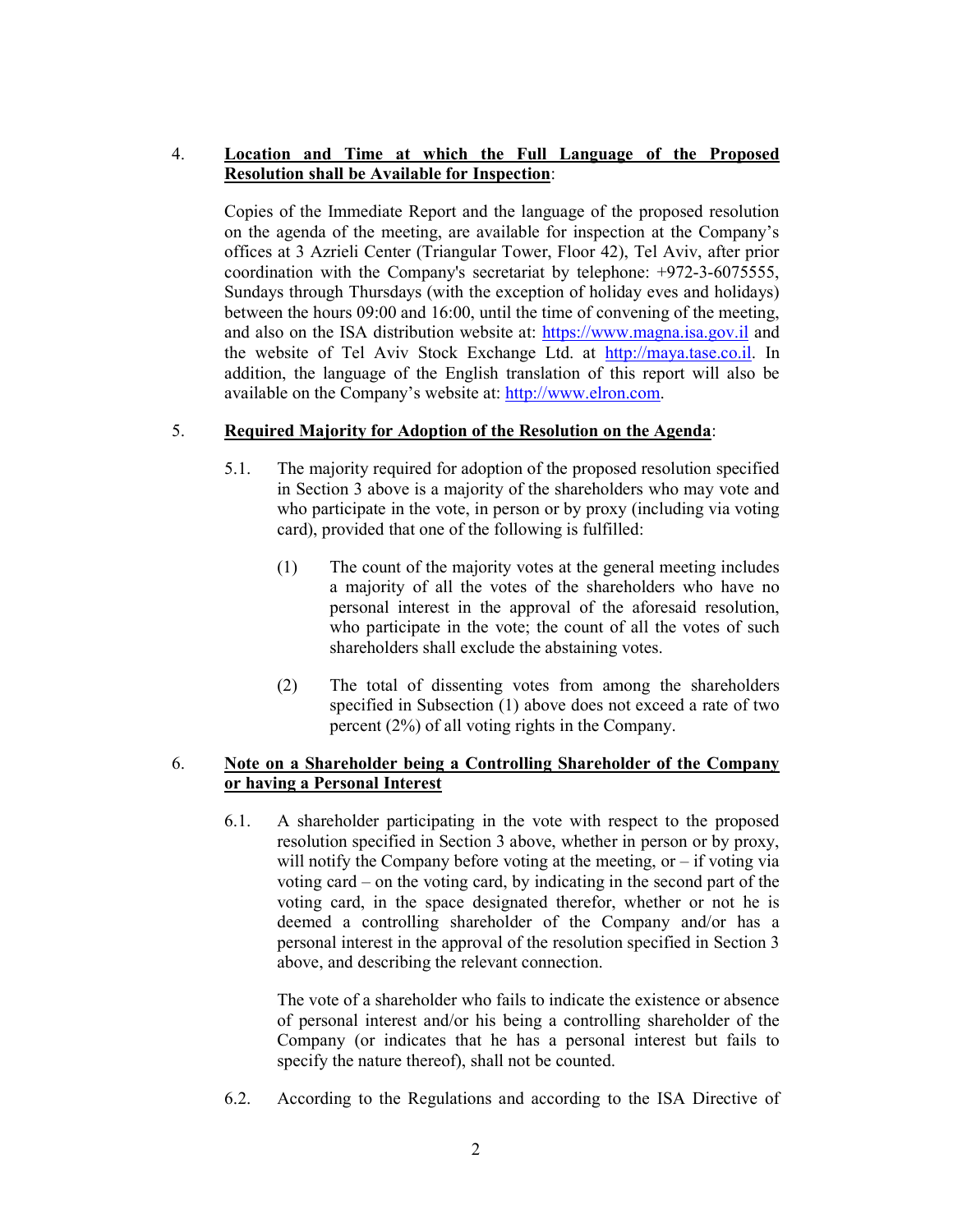November 30, 2011 regarding the disclosure of votes of interested parties, senior officers and institutional bodies at general meetings (the "Directive"), an interested party, a senior officer and an institutional investor (the "Voters"), as defined in the Regulations and in the Directive, voting at the general meeting on the proposed resolution specified in Section 3 above, will provide the Company, in the context of their vote, with the details required under Section 36D(d) of the Reports Regulations and Section 2(b) of the Directive, and if voting by proxy, the Voter or the proxy will also provide the details with respect to the proxy. In addition, details will be given with respect to any relation between the Voter or the proxy (who has no personal interest) and the Company or any of the controlling shareholders, including employment relations, business relations etc., specifying the nature thereof.

# 7. Quorum and Adjourned Meeting:

A quorum shall be formed upon the presence, in person or by proxy, of at least two shareholders holding, in total, more than 33.3% of the issued shares that confer voting rights in the Company, within 30 minutes of the time scheduled for the opening of the meeting. If no quorum is present at the general meeting 30 minutes after the time scheduled for the commencement of the meeting, the general meeting shall be adjourned to the same day the following week, at the same time and location. If no quorum is present at the adjourned meeting 30 minutes after the time scheduled for the meeting, then one shareholder holding at least 25% of the issued share capital of the Company, who is present in person or by proxy, shall constitute a quorum.

## 8. Record Date:

The record date for the purpose of a shareholder's entitlement to participate in and vote at the general meeting, in accordance with Section 182 of the Companies Law, is the end of the trading day on Tel Aviv Stock Exchange Ltd. (TASE) occurring on June 6, 2018 (the "Record Date"). In the event that there is no trading on the Record Date, the Record Date shall be the last trading day preceding such date.

## 9. Method of Voting and Validity of Voting Card:

- 9.1. A shareholder whose shares are registered with a TASE member (an "Unregistered Shareholder") is entitled to receive confirmation of ownership from the TASE member through which he holds his shares, at a branch of the TASE member or by postal delivery to his address in consideration for postage only, if he shall have so requested, provided that a request in this regard shall be made in advance for a specific securities account. An Unregistered Shareholder may instruct that confirmation of his ownership be transferred to the Company by means of the electronic voting system.
- 9.2. The (non-electronic) voting card of an Unregistered Shareholder will be delivered to the Company together with the ownership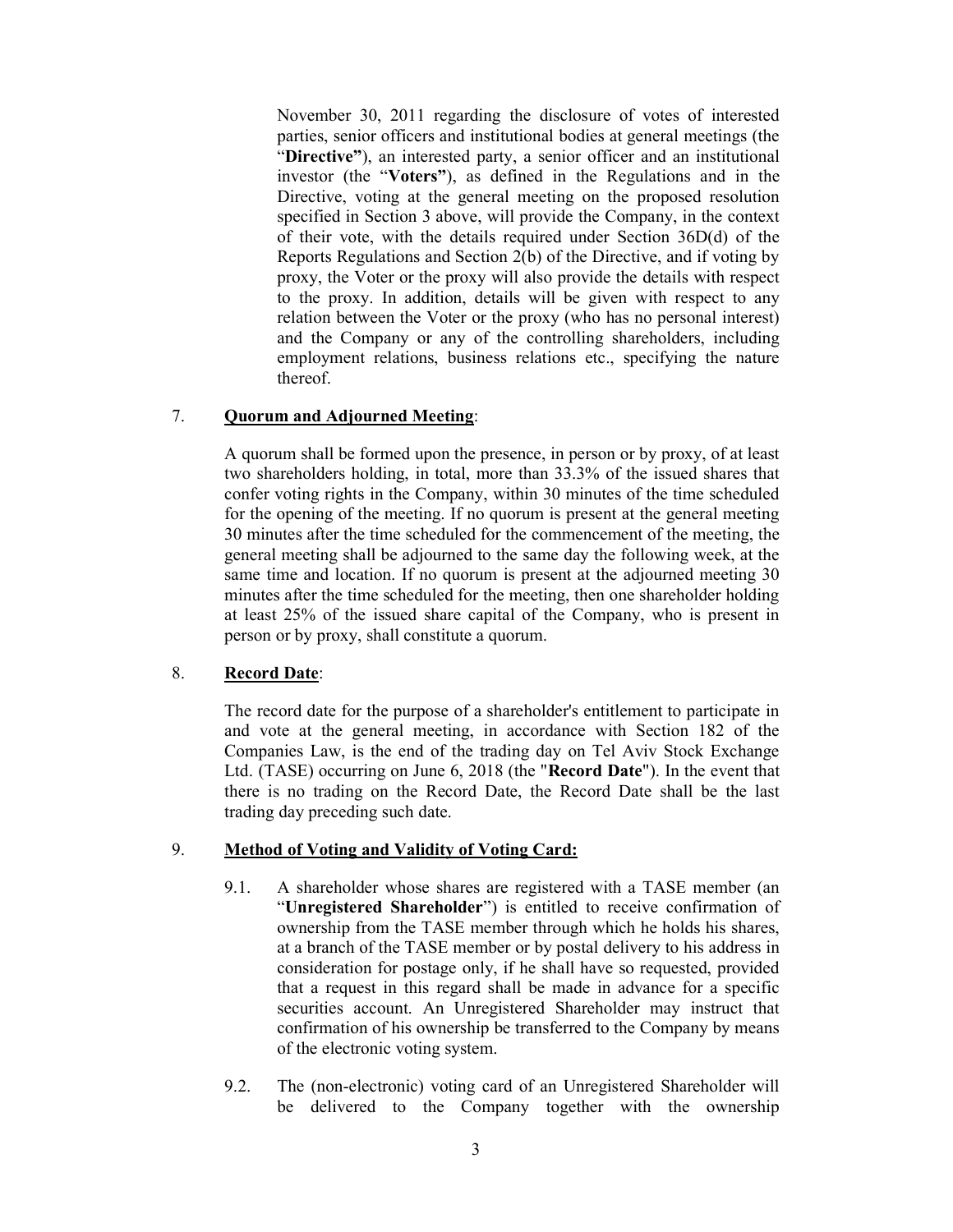confirmation, such that the voting card will reach the Company's registered office no later than four hours before the time at which the meeting is convened (i.e.  $-$  no later than July 4, 2018 at 11:00).

9.3. A shareholder who is registered in the shareholders register will deliver the voting card to the Company together with a photocopy of an identity card or a photocopy of his passport or a photocopy of an incorporation certificate, such that the voting card will reach the Company's registered office no later than six hours before the time at which the general meeting is convened (i.e.  $-$  by July 4, 2018 at 09:00).

## 10. Internet:

- 10.1. An Unregistered Shareholder may vote on the resolution on the agenda as specified above, by means of a voting card to be transmitted via the electronic voting system (the "E-Voting Card").
- 10.2. The E-Voting Card will be available for voting at the end of the Record Date. Voting by means of the electronic voting system will end 6 hours before the time of the meeting (i.e., on July 4, 2018 at 09:00), at which time the electronic voting system will be locked.

#### 11. Address for Delivery of Voting Cards and Position Statements:

The Company's offices at 3 Azrieli Center, Triangular Tower, Floor 42, Tel Aviv.

## 12. Dates for Delivery of Position Statements and the Board of Directors' Response to Position Statements:

- 12.1. The last date for the delivery of position statements to the Company shall be no later than ten days before the date of the meeting.
- 12.2. The last date for the delivery of the Board of Directors' response to position statements, if and insofar as shareholders' position statements are submitted and the Board of Directors chooses to submit its response to such position statements, shall be no later than five days before the date of the meeting.

#### 13. Address of the Distribution Website and the TASE Website on which the Voting Cards and Position Statements are Available:

The addresses of the websites of the ISA and TASE, on which the language of the voting cards and positions statements are available, are as follows: the ISA's distribution website: http://www.magna.isa.gov.il and the website of TASE: http://maya.tase.co.il.

#### 14. Receipt of Voting Cards and Position Statements:

An Unregistered Shareholder is entitled to receive from the TASE Member through which he holds his shares, via email (to the address held by the TASE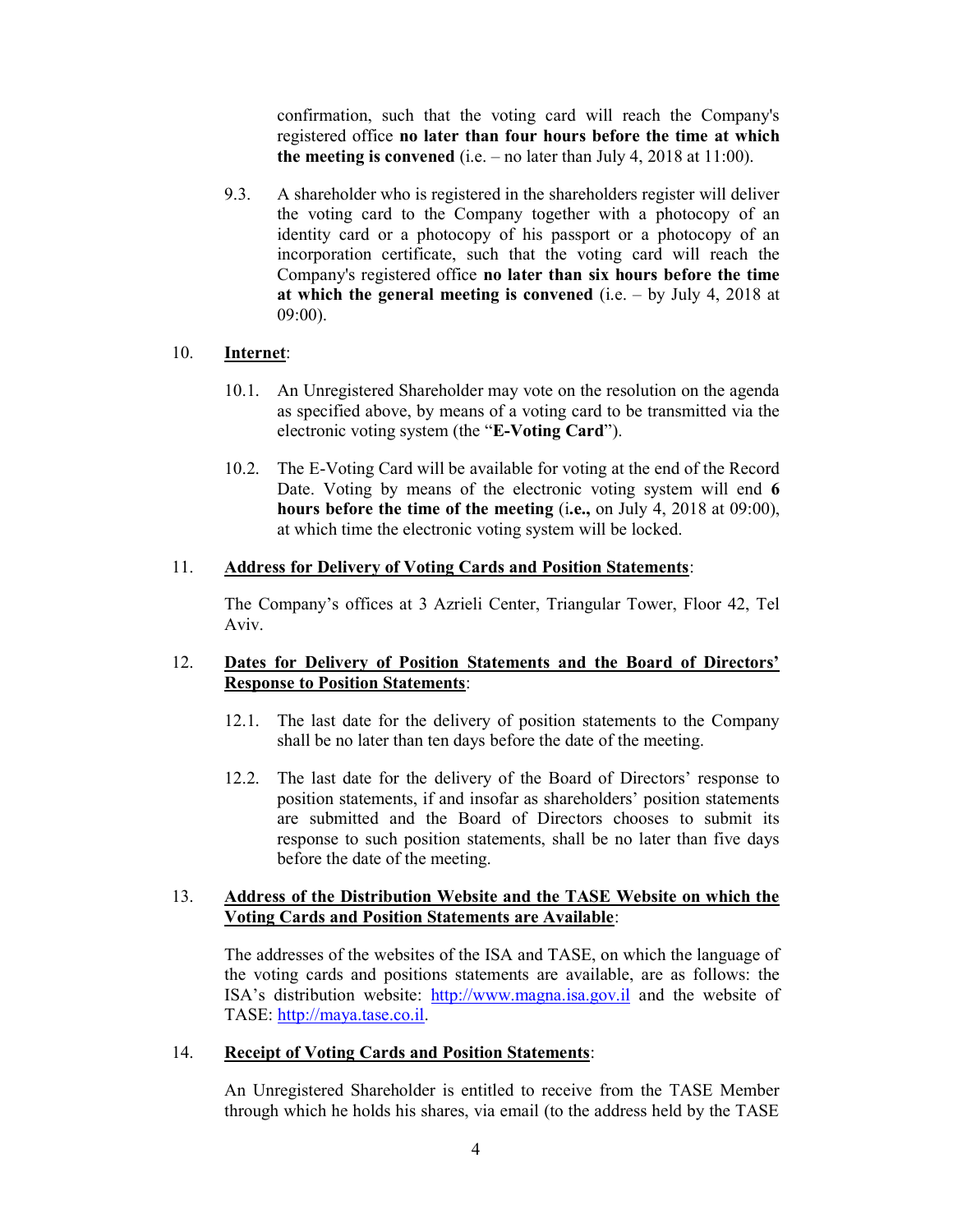Member), free of charge, a link to the language of the voting card and position statements on the distribution website, unless he shall have notified the TASE Member that he does not wish to receive such link or that he wishes to receive voting cards by postal delivery for a charge. His notice in respect of voting cards shall also be applicable to the receipt of position statements.

# 15. Inspection of Voting Cards:

One or more shareholders holding on the Record Date shares at a rate that represents five percent (5%) or more of the total of all voting rights in the Company, as well as the holder of such rate out of the total of all voting rights not held by a controlling shareholder of the Company, as defined in Section 268 of the Companies Law (the "Controlling Shareholder"), is entitled, in person or by a proxy on his behalf, after the convening of the general meeting, to inspect at the Company's office (the address of which is specified in Section 4 above), during normal business hours, the voting cards as specified in Section 10(a) of the Regulations.

- 15.1. The number of shares representing 5% of the total of all voting rights in the Company is 1,487,189 ordinary shares of the Company.
- 15.2. The number of shares representing 5% of the total of all voting rights in the Company not held by the Controlling Shareholder, including through institutional bodies controlled thereby, is 738,872 ordinary shares of the Company.

# 16. Changes in the Agenda of the Meeting:

Subsequently to the release of the voting card, there may possibly be changes in the agenda, including the addition of an issue to the agenda, position statements may be released, and the up-to-date agenda and released position statements will be available for inspection in the Company's reports on the distribution website, the address of which was specified in Section 13 above.

## 17. Last Date for Delivery of an Amended Voting Card:

If the addition of an issue to the agenda is requested and the Company releases an updated voting card (which includes such additional issue/s), the Company shall then release such updated voting card on the date of release of the up-todate agenda of the general meeting, which shall be in accordance with the timetables prescribed by Section 5B of the Companies Regulations (Notice and Announcement of General Meetings and Class Meetings in Public Companies and the Addition of Issues to the Agenda), 5760-2000.

# A shareholder shall indicate his vote on the issues on the agenda in the second part of the voting card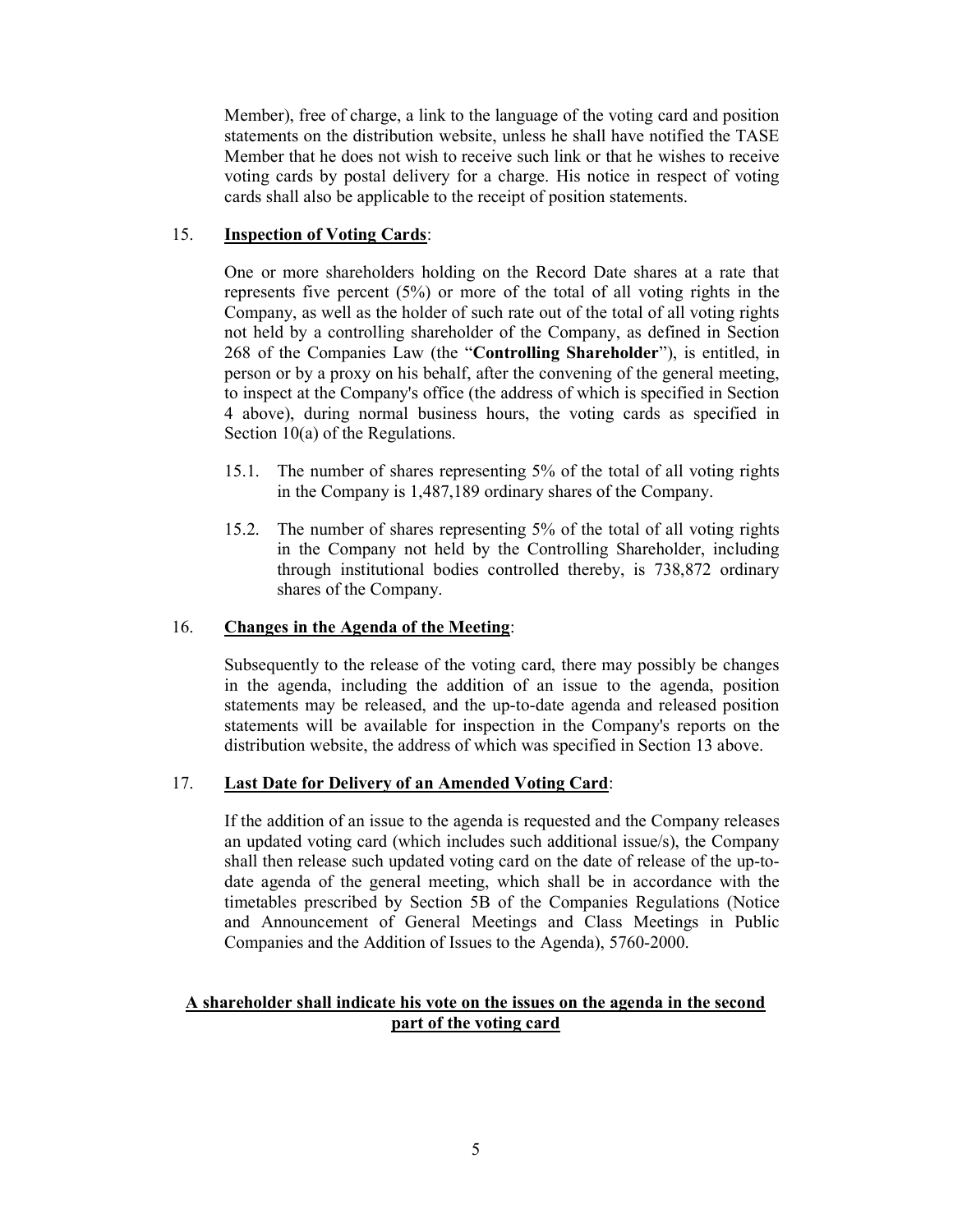# Voting Card – Second Part

Name of Company: Elron Electronic Industries Ltd., Public Company 520028036.

Address of Company (for delivery and sending of voting cards): 3 Azrieli Center, Triangular Tower, Floor 42, Tel Aviv.

Time of meeting: July 4, 2018, at 15:30.

Type of meeting: Special general meeting.

Record date for ownership of shares for the purpose of the right to vote at the general meeting: The end of the trading day at Tel Aviv Stock Exchange Ltd. occurring on June 6, 2018 (the "Record Date"). If no trade is carried out on the Record Date, the Record Date shall be the last trading day preceding such date

#### Details of the Shareholder

Name of the shareholder:

I.D.:

If the shareholder does not have an Israeli identity card –

Passport No.:

The country in which it was issued:

Valid until:

If the shareholder is a corporation –

Corporation No.:

Country of incorporation:

## If the shareholder is a Voter as specified in Section 6 of the first part of the voting card above –

Specification of any relation between the Voter (who has no personal interest) or his proxy and the Company or any of the controlling shareholders or a senior officer of the Company, including employment relations, business relations, etc., specifying their nature: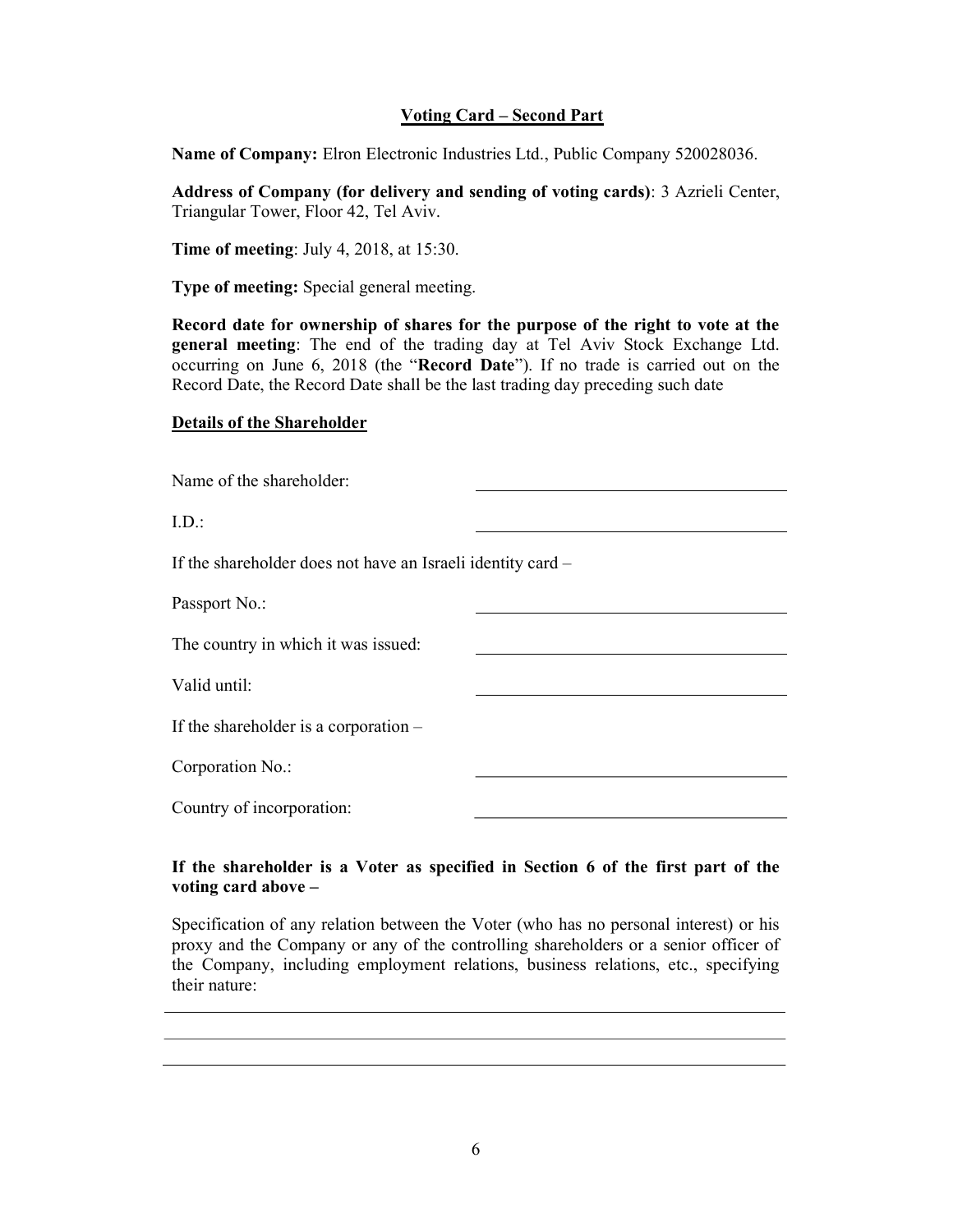# Vote:

| <b>Issues on the Agenda</b>                                          | $\mathbf{V}$ ote <sup>1</sup> |                   |                | For the purpose of approval of a<br>transaction under Section 275 of the<br>Companies Law - Are you a controlling |                                                                                                                            |
|----------------------------------------------------------------------|-------------------------------|-------------------|----------------|-------------------------------------------------------------------------------------------------------------------|----------------------------------------------------------------------------------------------------------------------------|
|                                                                      |                               |                   |                |                                                                                                                   | shareholder, holder of a personal interest<br>in the resolution, senior officer or<br>institutional investor? <sup>2</sup> |
|                                                                      | For                           | <b>Abstaining</b> | <b>Against</b> | $Yes^*$                                                                                                           | N <sub>0</sub>                                                                                                             |
| Approval of the<br>1.                                                |                               |                   |                |                                                                                                                   |                                                                                                                            |
| Company's engagement in a                                            |                               |                   |                |                                                                                                                   |                                                                                                                            |
| D&O insurance policy as of July                                      |                               |                   |                |                                                                                                                   |                                                                                                                            |
| 1, 2018 (the expiration date of the                                  |                               |                   |                |                                                                                                                   |                                                                                                                            |
| current insurance policy in which                                    |                               |                   |                |                                                                                                                   |                                                                                                                            |
| the Company is engaged) through                                      |                               |                   |                |                                                                                                                   |                                                                                                                            |
| Clal Insurance Company Ltd. for                                      |                               |                   |                |                                                                                                                   |                                                                                                                            |
| an 18-month period and advance                                       |                               |                   |                |                                                                                                                   |                                                                                                                            |
| approval of the Company's                                            |                               |                   |                |                                                                                                                   |                                                                                                                            |
| engagement in such insurance                                         |                               |                   |                |                                                                                                                   |                                                                                                                            |
| policy as stated in this section                                     |                               |                   |                |                                                                                                                   |                                                                                                                            |
| after the expiration of the First                                    |                               |                   |                |                                                                                                                   |                                                                                                                            |
| Insurance Period, all including by                                   |                               |                   |                |                                                                                                                   |                                                                                                                            |
| way of extension of the current                                      |                               |                   |                |                                                                                                                   |                                                                                                                            |
| policy and/or by way of purchase                                     |                               |                   |                |                                                                                                                   |                                                                                                                            |
| of new policies, which shall                                         |                               |                   |                |                                                                                                                   |                                                                                                                            |
| apply to the directors and the                                       |                               |                   |                |                                                                                                                   |                                                                                                                            |
| officers, as serving at the                                          |                               |                   |                |                                                                                                                   |                                                                                                                            |
| Company and at the Group from                                        |                               |                   |                |                                                                                                                   |                                                                                                                            |
| time to time, including officers<br>who are controlling shareholders |                               |                   |                |                                                                                                                   |                                                                                                                            |
| or their relatives and/or with                                       |                               |                   |                |                                                                                                                   |                                                                                                                            |
| respect to whom officers of the                                      |                               |                   |                |                                                                                                                   |                                                                                                                            |
| Company hold a personal                                              |                               |                   |                |                                                                                                                   |                                                                                                                            |
| interest, subject to the conditions                                  |                               |                   |                |                                                                                                                   |                                                                                                                            |
| specified in the Immediate                                           |                               |                   |                |                                                                                                                   |                                                                                                                            |
| Report. This resolution shall be in                                  |                               |                   |                |                                                                                                                   |                                                                                                                            |
| force and effect for a 3-year                                        |                               |                   |                |                                                                                                                   |                                                                                                                            |
| period as of the date of                                             |                               |                   |                |                                                                                                                   |                                                                                                                            |
| Commencement of the First                                            |                               |                   |                |                                                                                                                   |                                                                                                                            |
| Insurance Period; and also to                                        |                               |                   |                |                                                                                                                   |                                                                                                                            |
| approve the possible expansion of                                    |                               |                   |                |                                                                                                                   |                                                                                                                            |
| the policy, whether during or                                        |                               |                   |                |                                                                                                                   |                                                                                                                            |
| after the First Insurance Period,                                    |                               |                   |                |                                                                                                                   |                                                                                                                            |
| in an event where, as a result of                                    |                               |                   |                |                                                                                                                   |                                                                                                                            |
| changes in the Company's                                             |                               |                   |                |                                                                                                                   |                                                                                                                            |
| activity and/or in the stock                                         |                               |                   |                |                                                                                                                   |                                                                                                                            |
| exchanges on which it is traded,                                     |                               |                   |                |                                                                                                                   |                                                                                                                            |
| there arises the need to expand                                      |                               |                   |                |                                                                                                                   |                                                                                                                            |
| the events and/or scope covered                                      |                               |                   |                |                                                                                                                   |                                                                                                                            |
| by the policy, subject to the                                        |                               |                   |                |                                                                                                                   |                                                                                                                            |
| fulfillment of the conditions                                        |                               |                   |                |                                                                                                                   |                                                                                                                            |
| stated in Section 12.4 of the                                        |                               |                   |                |                                                                                                                   |                                                                                                                            |
| Immediate Report, and subject to                                     |                               |                   |                |                                                                                                                   |                                                                                                                            |
| the receipt of approvals from the                                    |                               |                   |                |                                                                                                                   |                                                                                                                            |
| compensation committee and the                                       |                               |                   |                |                                                                                                                   |                                                                                                                            |
| board of directors.                                                  |                               |                   |                |                                                                                                                   |                                                                                                                            |

<sup>&</sup>lt;sup>1</sup> No indication shall be deemed as abstention from voting on that issue.<br><sup>2</sup> The vote of a shareholder who fails to fill-in this column, or indicates "yes" and fails to specify, shall not be counted.